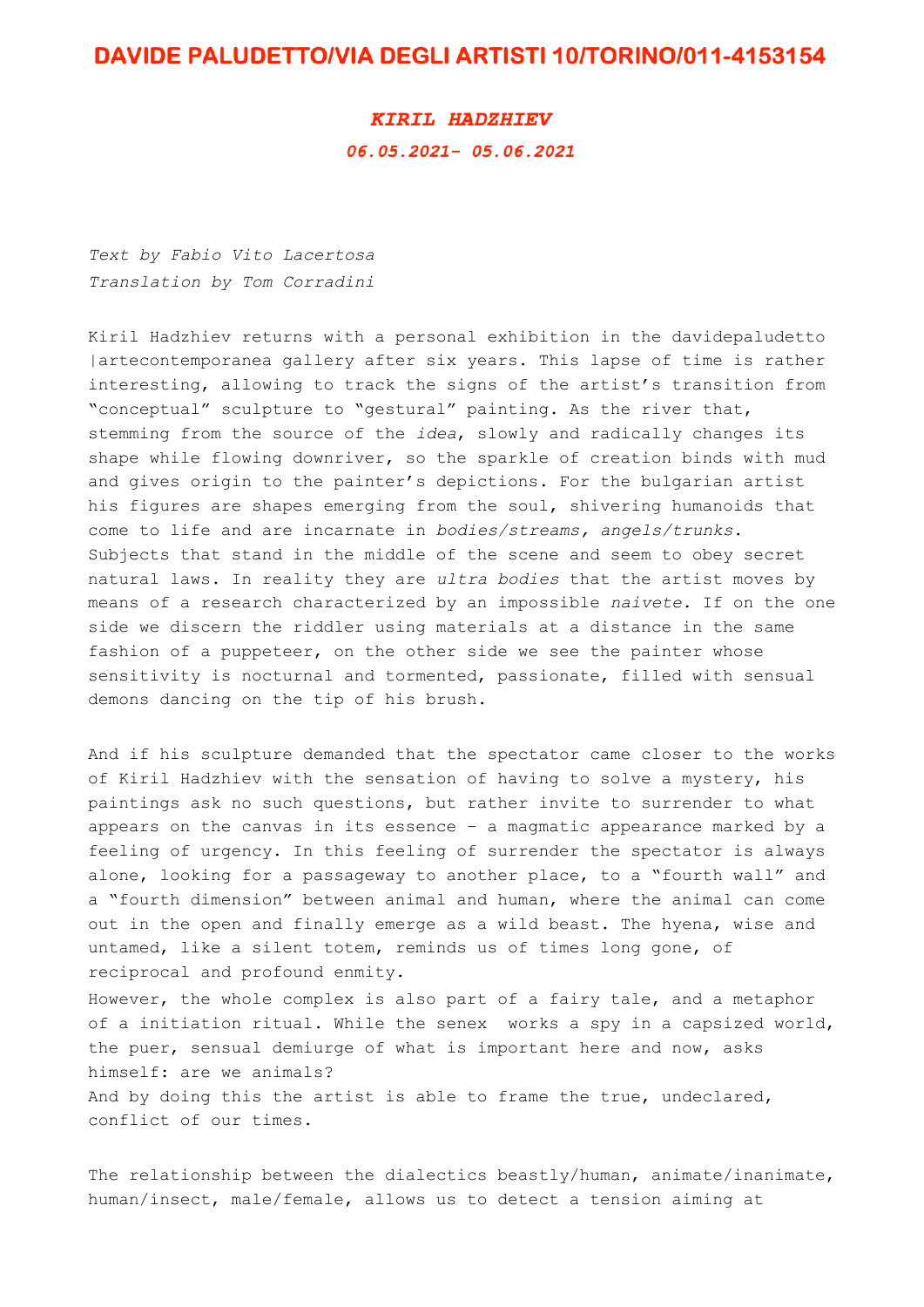solutions of artists such as Romina Bassu, Nicola Samorì, Sergio Ragalzi, Paolo Leonardo or the younger Rosario Vicidomini. All of this side by side with a sense of admiration with regards to the historical vanguard movements.

However - look out – one needs not to interpret this well alive sensitivity for avant-guarde artists as an appendix of "classicism", but rather as a feature coming from the mere chronological past of Bulgaria. During the socialist realism regime, as a matter of fact, the "historic" avant-guarde was able to find full expression and life only in the 90s. The artist's development is thus marked by this bizarre proxy revolution and its consequent experience in his traineeship.

The pictorial outcome is a sort of cold and metallic *Scapigliatura,*  although fluid in its essence. Liquid mercury spread in a vortex of signs. The silhouettes are outlined with chromatic research almost *fauve,* yet at the same time elaborated with an intention different from any other form of stylization, waving between naturalism and *maudit*  iconography*.* One can detect timeless fragments of late nineteenth century and northern European DNA, recalling mining and luddite elements. Yet the current context is today very different: technology roars forward, and the beings are completely enveloped by it as a sort of invisible smoke. They are colored in a uniform fashion, in coal and silent terror. The artist becomes demiurge / iron smith / webmaster. Technician and poet. Worker and idle contemplator of uncertain futures. The limbs (dis)assembled and appearing as wrapped by a sort of protective film, run along the technological *cyber-insert.* Art becomes an intoxicating event, as immersion of the whole into one, and inebriating element when the *one*  emerges to the *outside* world. In the exasperation of the elements, shyness becomes an aggregating biological value, as if reluctance were the answer to the dispersing nature of the individual particles. We are once again facing the disintegration of the Ego, the combination of an expressionism at times sweetened by an occasional manga, by a Bacon veiled by *saudade*, by a Lucien Freud still not perfectly adult, by a Cecily Brown deprived of everything but "the catching" of the shape in the very act of being shaped.

**Kiril Hadzhiev** is born in Sofia, Bulgaria in *1990*. He studies at the artistic lyceum "Ilia Petrov" of Sofia, with particular interest in engraving and graphics. In *2009* he moves to Turin and enrolls in the *Accademia Albertina*, with specialization in sculpture. He studies with artists such as Luciano Massari, Fabio Viale and Mario Airò. He continues his studies and specializes in sculpting marble, turning his artistic work in a conceptual direction. *2015*  first personal exhibition in the davidepaludetto | artecontemporanea gallery. *2018* he obtains a specialist degree, however a little later he loses interest in sculpture. In the search for a more personal, emotive and immediate means of